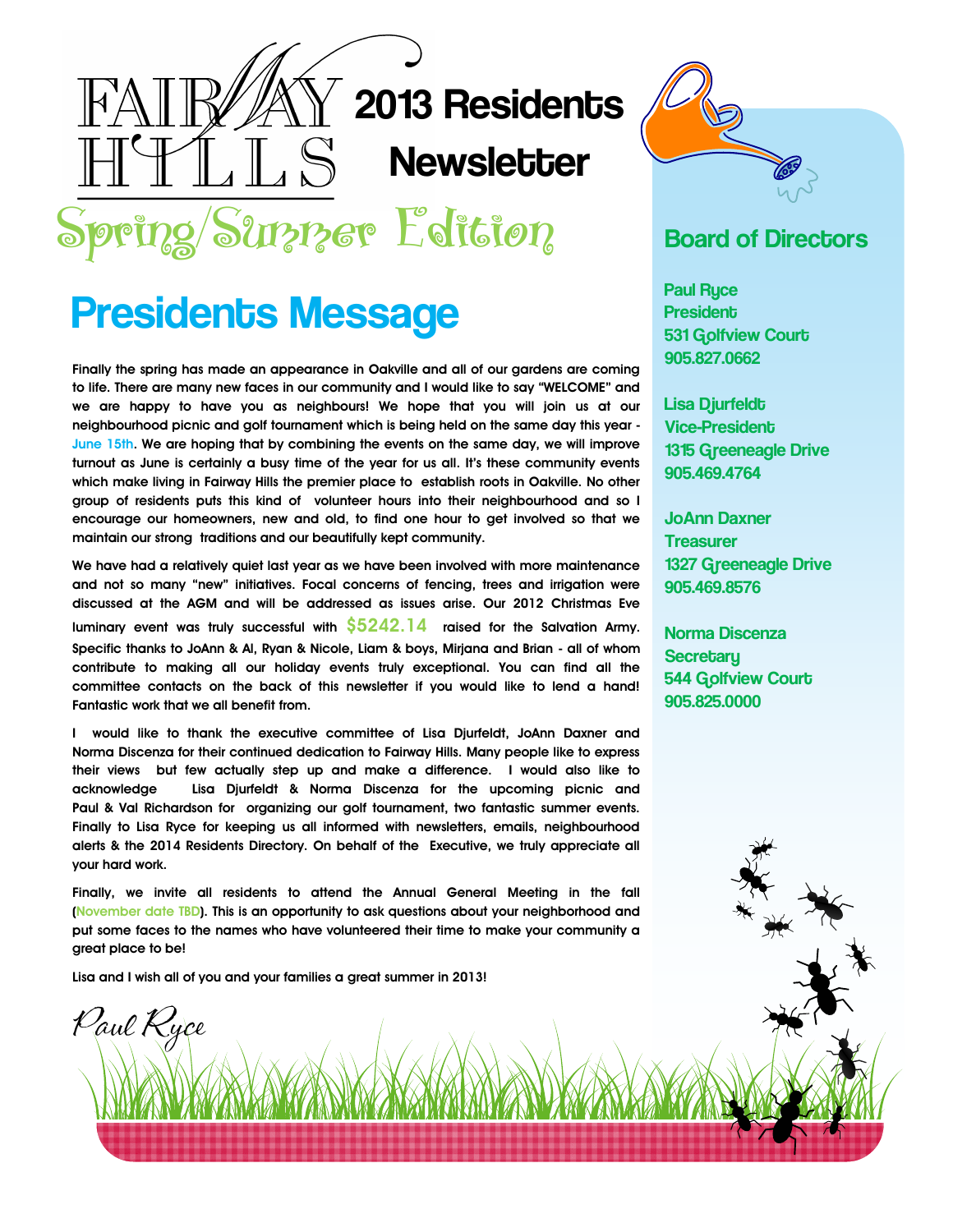# Fairway Hills Annual Picnic



Saturday, June 15th 3pm to 7pm

**Our annual residents picnic is the summer highlight of the community and the big event is happening in two weeks!**

**For the new faces to Fairway Hills, this is a great way to meet new neighbours. There will be a BBQ and we are once again calling upon all residents to share a favorite summer dish. Make sure to mark your dish on the bottom so it can be returned to you.** 

**Also don't forget to bring your beverage of choice to sip that day . As always, great activities for the kids - face painting, bouncy castle, and Sportball Canada will be entertaining the kids** 

**and live music for the "big kids".** 

**If you can lend an** 



**hour of your time for either set-up or clean-up activities,** 

**please contact Lisa Djurfeldt at 905. 469.4764** 

**We look forward to seeing you all there!** 

### 21st Annual Residents Golf Tournament Saturday June 15th Glen Abbey GC

Paul and Val Richardson organize this great event for the community at Glen Abbey GC. If you would like to participate, ensure that you complete the form which was delivered to your mailbox in May.



**\$170 per player (non ClubLink Member) \$80 (ClubLink Gold /Silver) \$25 (ClubLink Platinum/Prestige) \$10 for Glen Abbey Members**

Space is limited. As the editor did not know if there were any tee times available at press time, please contact Paul for further information at 905.847.0034 or vrichardson@ica.net



#### 2014 Residents Directory

This fall, we will be accepting your household information to be included in our 2014 Residents Directory. Anyone new to FWH will find that the Directory is a useful tool for finding a babysitter, dogwalker or finding someone who does odd jobs. Participation is *voluntary* & all information is confidential and is distributed only to your neighbors in Fairway Hills.

If you would like to participate, watch for important details on how your household can be included. Remember, *only households that participate by submitting their information will be included.* 

**Thank you!** 

Be sure to visit www.fairwayhills.ca for all those "fairway" details.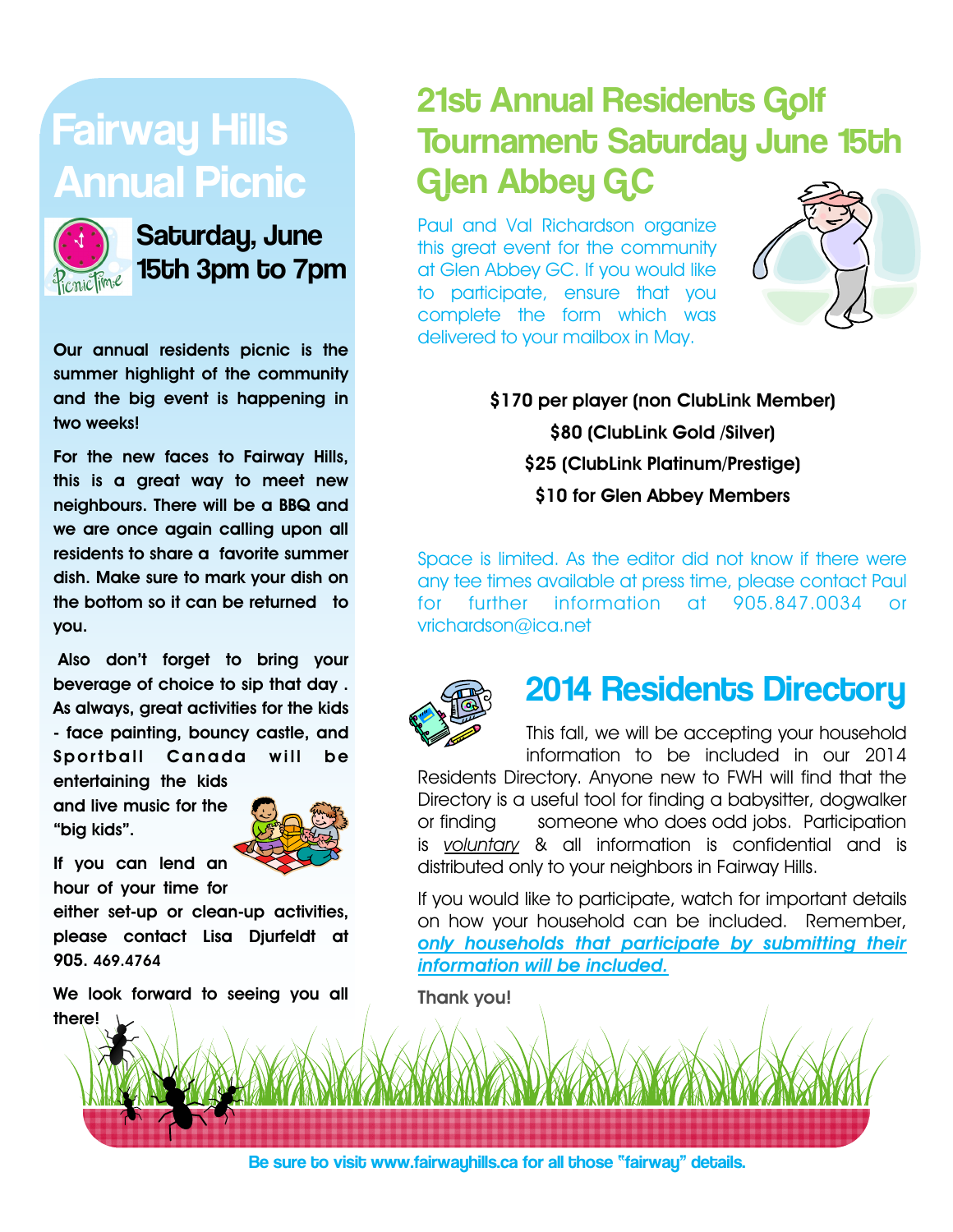### 2013 RBC Canadian Open Is Back at Glen Abbey

As many of you may know already, Glen Abbey is once again hosting the RBC Canadian Open July 25th-28th. If you are new to the neighbourhood, this is a fantastic event being held right in our own "backyard". Please show your support & respect to the players by keeping noise to a minimum and **RBC**. not cutting your grass/leaving pets outside and unattended during the tournament.



The Town will once again be putting up "NO PARKING" signs around much of

the neighborhood. If you require overnight parking passes, please contact the Town to avoid tickets.

An email was sent regarding "Executive Rental" opportunities for our homes during this event. If you are interested and would like more information, please contact Sarah Morris 905.815.3348 ext. 253 or email smorris@wmgllc.com by June 17th.

# did you know

V *That you must drain your pool to the street and not to any greenspace?* 

- V *That if you require landscaping work and need to access your property via a common area, you need to obtain a "Landscape Use Agreement"?*
- V *That if you have installed a new fence, it needs to be painted "SeaCoast Grey"?*
- V *For more details, check www.fairwayhills.ca for all "Fairway" news and information.*

### Welcome to the 'hood . . .

The last year has seen a number of new residents join our proud community. We hope that you have settled in and will be very happy in your new home and happy to be part of this unique and special neighbourhood.

**Welcome to the Codrington, Scott, Lancaster, Czach, Boscher, Ragotte, Ingleson/Jansen, Quirk, Burrows and Dockx families. And with the arrival of new families, it is time to say a fond farewell to The Brooks family. All the very best in your new home!**